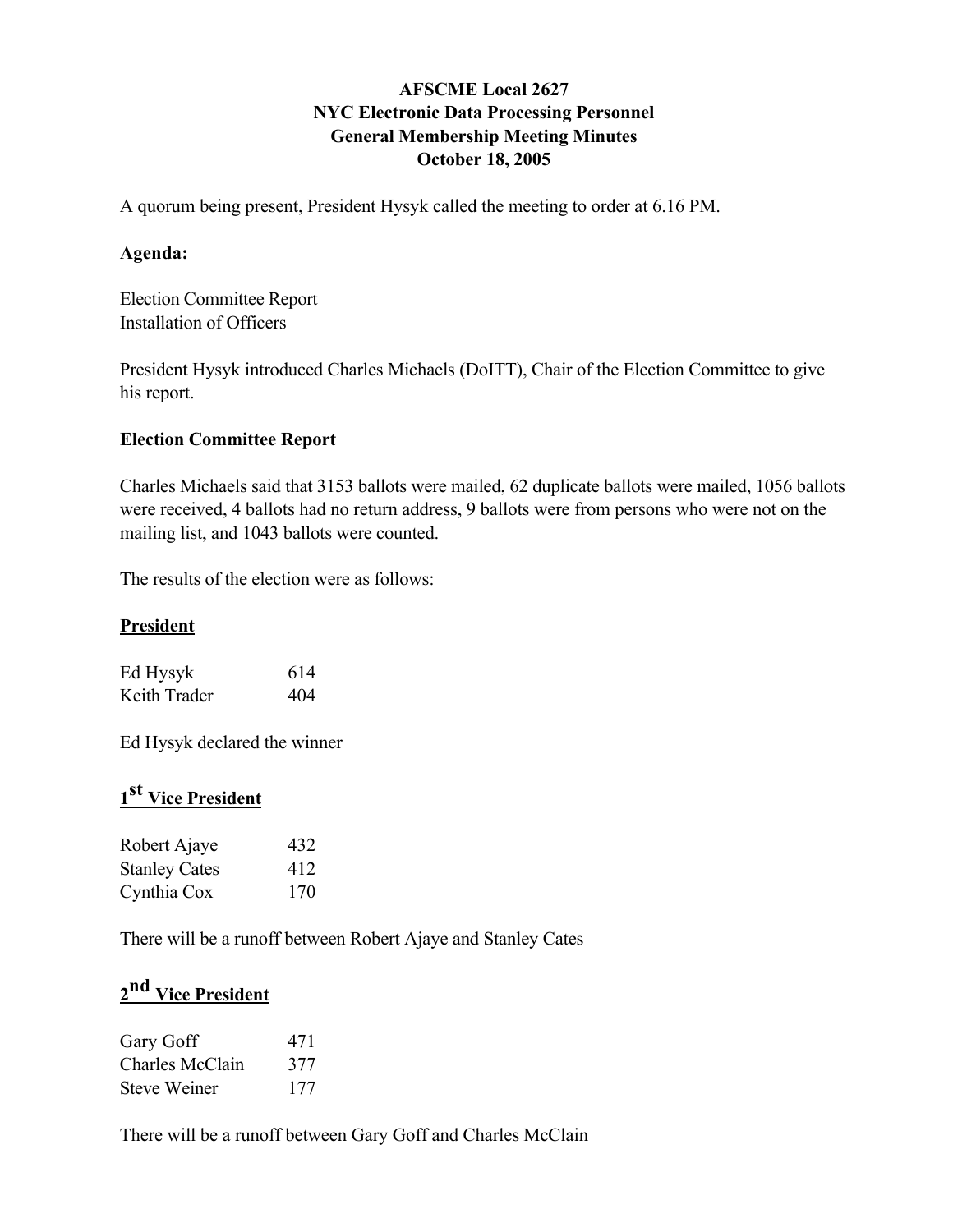### **Secretary**

| Cody Childs  | 533 |
|--------------|-----|
| Peter Jablin | 474 |

Cody Childs declared the winner.

#### Executive Board (4 to be elected)

| Robert Fishburne     | 548 |
|----------------------|-----|
| Celeste Council      | 530 |
| You-Sun Liu          | 529 |
| Portia Perkins       | 507 |
| Andrea Bobrow        | 474 |
| Artie Kellam         | 452 |
| Gilbert Sambolin     | 424 |
| <b>Francis Reyes</b> | 346 |
|                      |     |

Robert Fishburne, Celeste Council, You-Sun Liu, and Portia Perkins declared the winners.

#### Delegates to DC 37 (7 to be elected)

| Gary Goff            | 546 |
|----------------------|-----|
| Susie Yuen           | 524 |
| Robert Ajaye         | 522 |
| You-Sun Liu          | 522 |
| Portia Perkins       | 502 |
| Peter Jablin         | 499 |
| Julie Leibowitz      | 492 |
| <b>Steve Wiener</b>  | 492 |
| Artie Kellam         | 454 |
| Gilbert Sambolin     | 412 |
| <b>Francis Reyes</b> | 373 |
| Bruce Heigh          | 325 |
| Leslye Simmons       | 289 |
| Les Hurd             | 185 |
|                      |     |

Gary Goff, Susie Yuen, Robert Ajaye, You-Sun Liu, Portia Perkins, and Peter Jablin declared winners. There is a tie for the seventh position between Julie Leibowitz and Steve Wiener at 492 votes each.

Charles Michaels said that he had received the list of names of new members who didn't get a chance to get on the mailing list today. Of the nine envelopes received from persons not on the mailing list, seven are from new members. Charles Michaels will be going to the American Arbitration Association tomorrow at 1 PM to open these seven envelopes because these votes may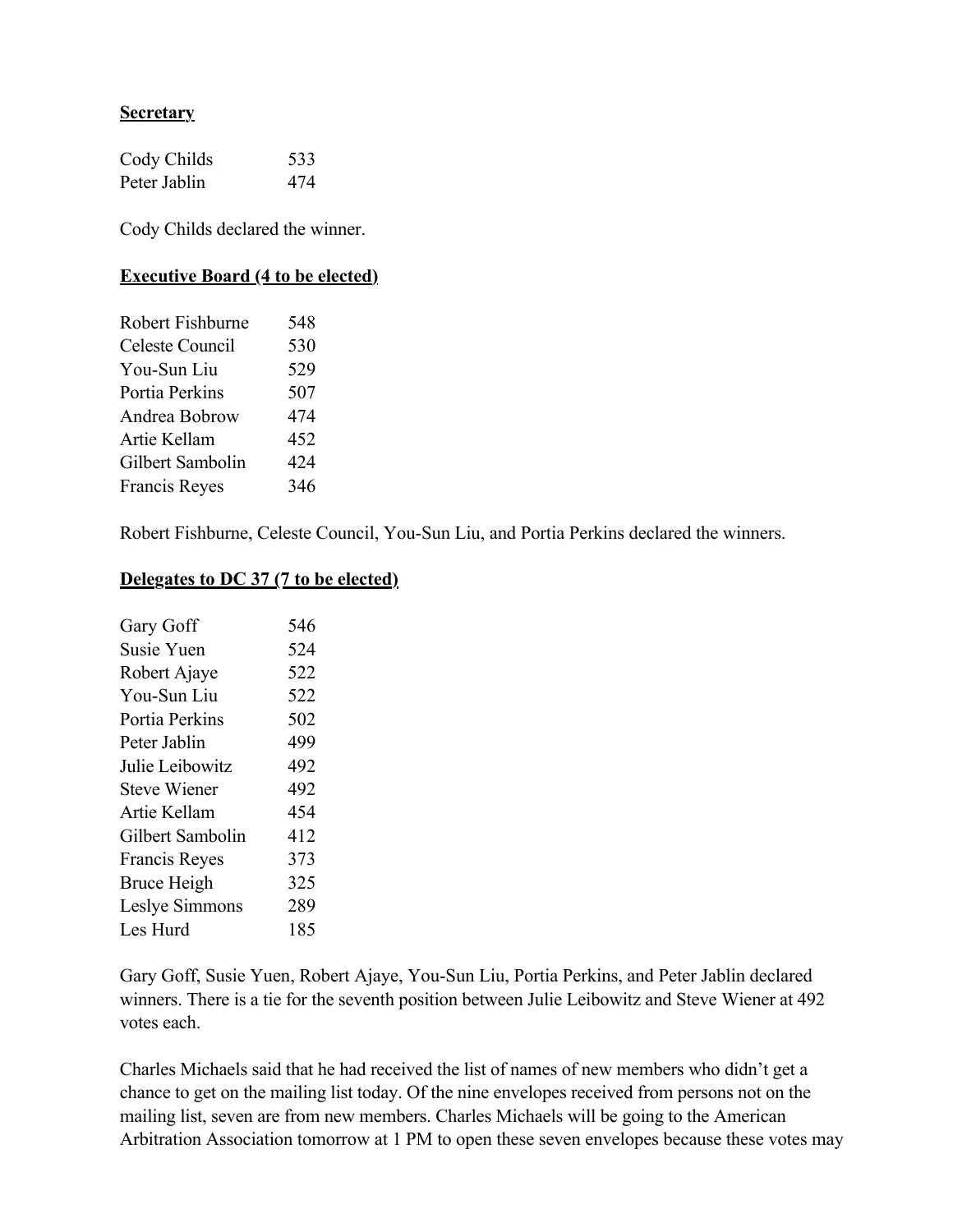break the tie between Leibowitz and Wiener. These votes will have no effect on the outcome of any other race.

## Delegate to the Central Labor Council (3 to be elected)

| Bruce Heigh     | 598 |
|-----------------|-----|
| Peter Jablin    | 521 |
| Andrea Bobrow   | 489 |
| Cynthia Perkins | 432 |
| Cynthia Cox     | 393 |

Bruce Heigh, Peter Jablin, and Andrea Bobrow declared the winners.

Florence Smith (Corrections) made a motion to accept the Election Committee Report. Robert Fishburne (HRA) seconded the motion. Discussion followed.

Andrea Bobrow (HRA) asked about how the number of votes to avoid a runoff is determined. Charles Michaels explained the majority formula used in AFSCME elections.

Stanley Cates (NYPD) asked what the process of notifying candidates of the results of the election was. Charles Michaels said that Stanley Cates, Artie Kellam, and Ed Hysyk had observers at the ballot count and they were allowed to have the results. He also said that anyone could have called him for the results.

Keith Trader asked how the new members received ballots. Charles Michaels said that they had called the AAA and requested them.

Artie Kellam (HRA) said that some ballots were returned by the post office. Charles Michaels said that he was aware of this and it was a post office problem.

Charles McClain (HRA) asked when the runoff will be held. Charles Michaels said that a postcard will go out and that he will notify the candidates.

Valerie Briot (TRS) asked about persons who became members between the first and second elections. Charles Michaels said that they were eligible to vote in the second election, but not the first.

Artie Kellam (HRA) asked about the procedure for ensuring the secrecy of ballots. Charles Michaels said that the white envelope that contains the ballot is separated from the outer yellow envelope with the member's name prior to counting.

President Hysyk said that if the members would like, he would invite Jeff Zaino of the American Arbitration Association to the November general membership meeting to explain their procedures.

George Steinberg (DoITT) asked what it would take to change the rules to avoid runoff elections. Charles Michaels said that the AFSCME constitution requires a runoff when no candidate receives